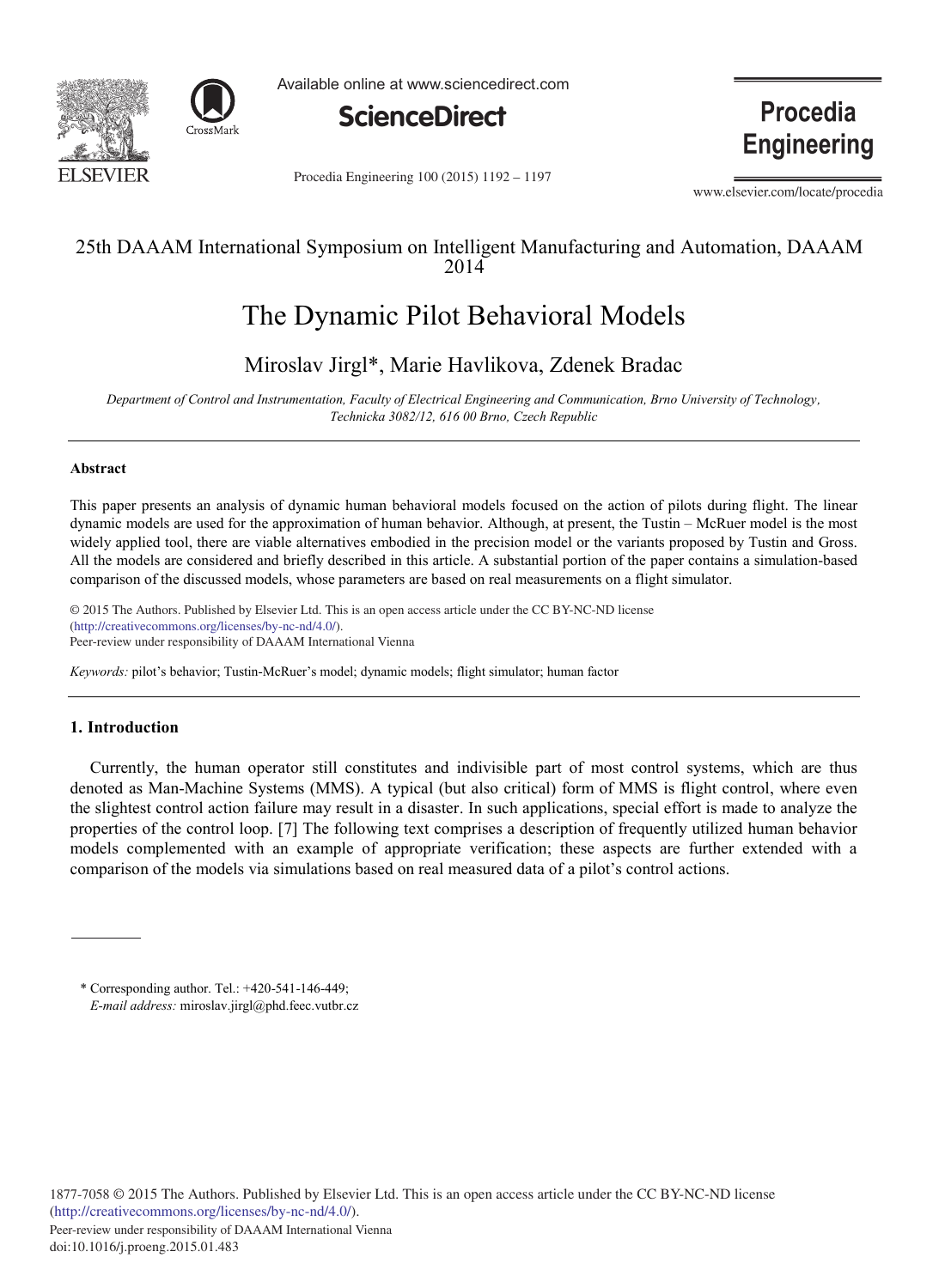#### **2. Dynamic pilot models**

One of the eminent scientists in the field of modeling of pilots' behavior was Robert McRuer, whose argument is based on the assumption that pilots' behavior can be described via the theory of linear dynamic systems after accepting several simplifying hypotheses. During the 1960s, McRuer proposed the principle called Crossover law. According to this concept, a human being (a pilot) adjusts his/her control actions to comply with the controlled element. [1], [2] The Crossover principle later became the basis for further, more concrete models; their most widely used variants are described in the text below. [8]

## *2.1. The Precision model*

Pursuant to the Crossover law, McRuer created a model including a description of the human neuromuscular system dynamics. This model is commonly denoted as the Precision model, and its simpler form is described by the relevant formula (1) [2].

$$
F_H(p) = K_H \cdot \frac{T_L p + 1}{T_I p + 1} \cdot \frac{1}{\frac{p^2}{\omega_N^2} + \frac{2\zeta_N}{\omega_N} p + 1} \cdot \exp(-\varphi) ,
$$
 (1)

where  $K_H$  is the pilot's gain,  $T_L$  denotes the time lead constant [s],  $T_I$  is the time lag constant [s],  $\omega_N$  represents the natural frequency of the neuromuscular system, ζ<sub>N</sub> denotes the damping for the neuromuscular system, *τ* indicates the pilot response delay [s], and *p* represents the Laplace operator.

The pilot modifies mainly the lag and the lead time constants, but the individual parts of (1) can be further simplified too. The typical values or ranges of some constants are presented in Tab. 1 [2], [6], [10].

| Variable                                                            | Typical value         |  |  |
|---------------------------------------------------------------------|-----------------------|--|--|
| $\tau$ – the pilot response delay                                   | $(0.1 - 0.5)$ s       |  |  |
| $T_{L}$ – the time lead constant                                    | $(0.2 - 6.1)$ s       |  |  |
| $T_1$ – the time lag constant                                       | $(0.1 - 3.7)$ s       |  |  |
| $\omega_{N}$ – the natural frequency of the<br>neuromuscular system | about 20 $rad.s^{-1}$ |  |  |
| $\zeta_N$ – the damping for the neuromuscular system                | about $0.7$           |  |  |

Table 1. The typical values of certain constants for the Precision model.

#### *2.2. The Tustin-McRuer model*

At present, the Tustin-McRuer model is the most widely used instrument for the modeling of pilots' behavior, see (2); its current form is based on the precision model [3], [5]. The oscillating component of the neuromuscular system is changed to the single neuromuscular constant  $T_N$ , whose value is usually about 0.1 s. This discussed variant provides less oscillating responses, and it usually constitutes a sufficiently accurate approximation of the pilots' response. We have

$$
F_H(p) = K_H \cdot \frac{T_L p + 1}{(T_I p + 1)(T_N p + 1)} \cdot \exp(-\varphi) \,,\tag{2}
$$

where  $K_H$  is the pilot's gain,  $T_L$  denotes the time lead constant [s],  $T_I$  represents the time lag constant [s],  $T_N$ expresses the time constant of the neuromuscular system, *τ* is the pilot response delay [s], and *p* denotes the Laplace operator.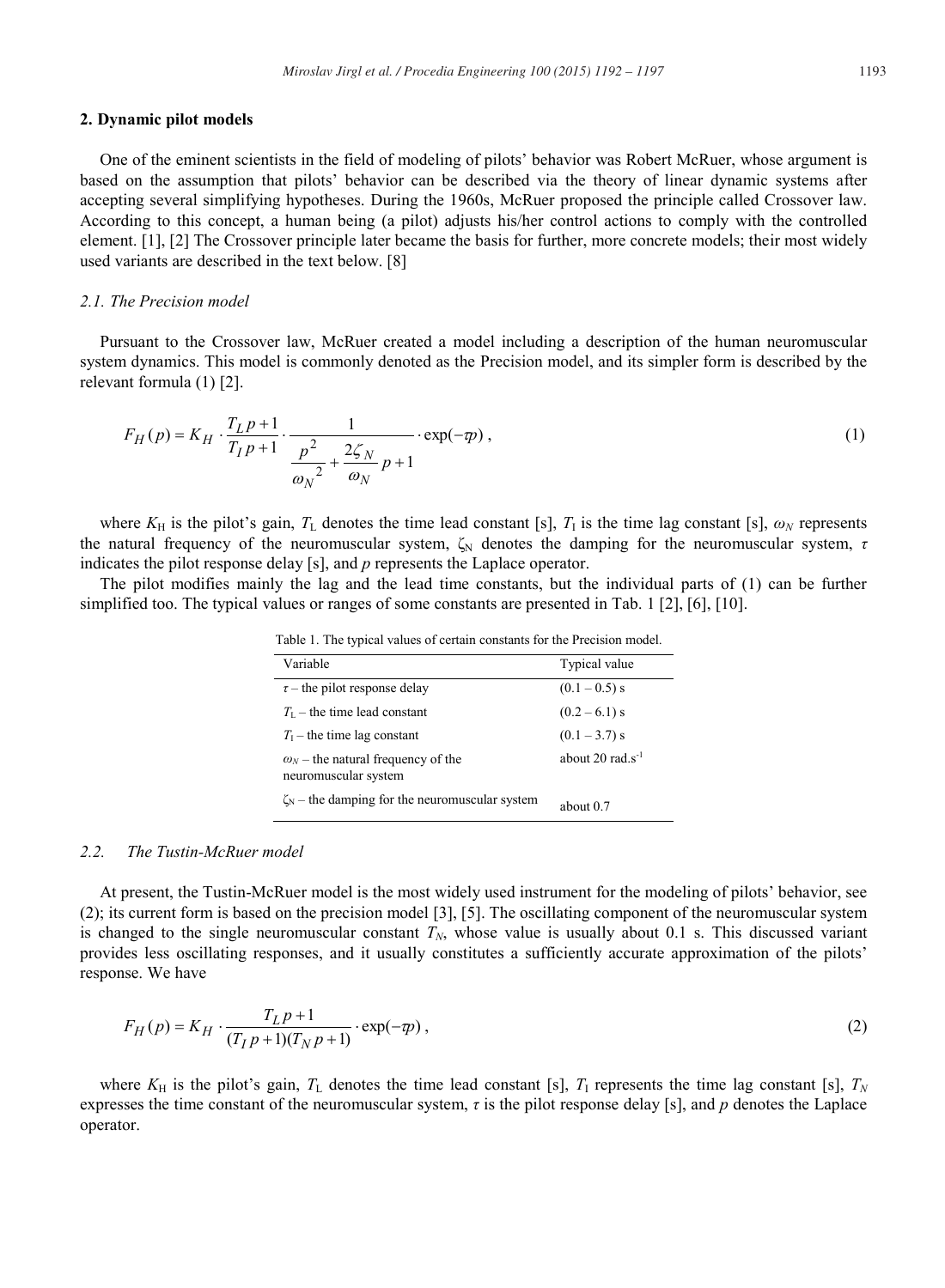#### *2.3. The Gross model*

The Gross model constitutes another simplification of the Precision or Tustin-McRuer models. The presented tool expects only the time lead constant  $T_L$  and the time lag constant  $T_L$ . The neuromuscular time constant is approximated by the single component of the pilot response delay  $\tau_N$ . The form of the Gross model is shown in formula (3), which is expressed as follows [2], [4], [9], [10]:

$$
F_H(p) = K_H \cdot \frac{T_L p + 1}{T_I p + 1} \cdot \exp[-(\tau + \tau_N)p]
$$
\n<sup>(3)</sup>

# *2.4. The Tustin model*

The scientist Arnold Tustin established his own model of human behavior already in 1944; he used the servomechanism theory for the analysis of manual control. The form of the transfer function describing human behavior is presented in (4) [1]. We have:

$$
F_H(p) = K_H \cdot \frac{T_L p + 1}{p} \exp(-\varphi),\tag{4}
$$

where *K*<sub>H</sub> is the pilot's gain, *T*<sub>L</sub> denotes the time lead constant [s], *τ* represents the pilot response delay [s], and *p* is the Laplace operator.

This model provides lower accuracy than the other instruments and is used only sporadically. In addition, it was later found out that human behavior cannot be described as a pure integrator. Therefore, this model is suitable especially for obtaining approximated results [2].

#### **3. The measurement of the pilots' response**

The basis of this experiment consists in the measurement of the pilot's control action as a response to a visual stimulus. In this case, the pilot's response to a step change of the aircraft altitude from the initial state  $H_0$  [ft] is measured. The pilot's task is also to return the aircraft to the original altitude as quickly as possible and maintain the position; he or she could perform this by using only the aircraft elevator controls (the engine thrust is constant). The actual experiment is realized in collaboration with pilots trained at Brno University of Defense.

The description of the entire experiment is shown in Fig. 1, where  $w(t)$  is the required aircraft altitude,  $H(t)$ denotes the real aircraft altitude, and *e*(*t*) represents the deviation between the required and the real aircraft altitude. We then have  $e(t) = w(t) - H(t)$ , i.e., the visual stimulus, and  $dv(t)$  describes the elevator deflection, namely the pilot's response.



Fig. 1. A description of the experiment: the control loop with a human operator (a pilot).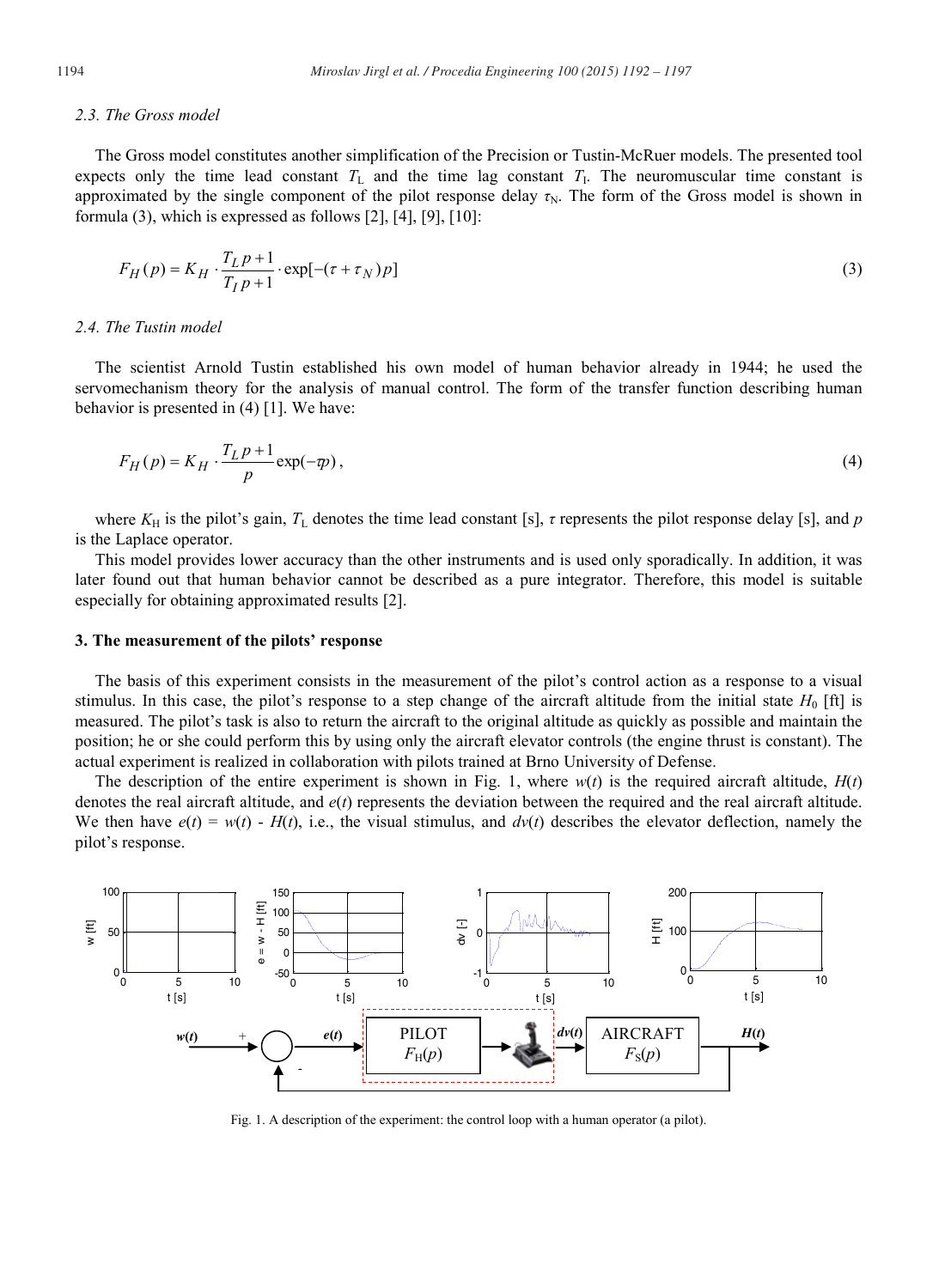We used the flight simulator operated by the University to monitor the control actions taken by the test subjects. This simulator is equipped with X-Plane 10, an advanced simulator program; the software facilitates the acquisition of various data and enables recording at the frequency of 20 Hz [5], [6]. The measurement and recording of the altitude *H* [ft], the elevator deflection  $dv$  [-], and the time *t* [s] are important assignments in this case. Further, a simulation with the twin-engine turboprop King Air C90B is used for this experiment.

In the diagrams, we can observe one instance of the measurement of pilot control action as a response to a visual stimulus (namely the information provided by the plane's altimeter). The visual stimulus is a step change of the required aircraft altitude, which equals 100 ft in the given case. The visual stimulus *e*(*t*) and the pilot's response  $dv(t)$  are shown in Fig. 2.

The MATLAB-based System Identification Toolbox is used as the instrument to model the parameters of the pilot's behavior identification. The applied models are those described in Eq. (1), (2), and (3).

After a large number of iterations, the System Identification Toolbox returns the required transfer functions. These functions, according to (1), (2), and (3), are approximations of a real pilot's control action taken as a response to a visual stimulus. In this context, we can express the following formulas:

 $\bullet$  The Gross model (3):

$$
F_H(p) = 0.17 \cdot \frac{4.41p - 1}{0.82p + 1} \cdot \exp(-0.4p);
$$

The Tustin-McRuer model (2):

$$
F_H(p) = 0.15 \cdot \frac{5.59p - 1}{(0.07p + 1)(0.71p + 1)} \cdot \exp(-0.3p);
$$

The precision model  $(1)$ :

$$
F_H(p) = 0.15 \cdot \frac{5.26p-1}{0.75p+1} \cdot \frac{1}{\frac{p^2}{25.8^2} + \frac{2 \cdot 0.8}{25.8}p+1} \cdot \exp(-0.3p).
$$



Fig. 2. The visual stimulus  $e(t)$  and the pilot's response  $dv(t)$ .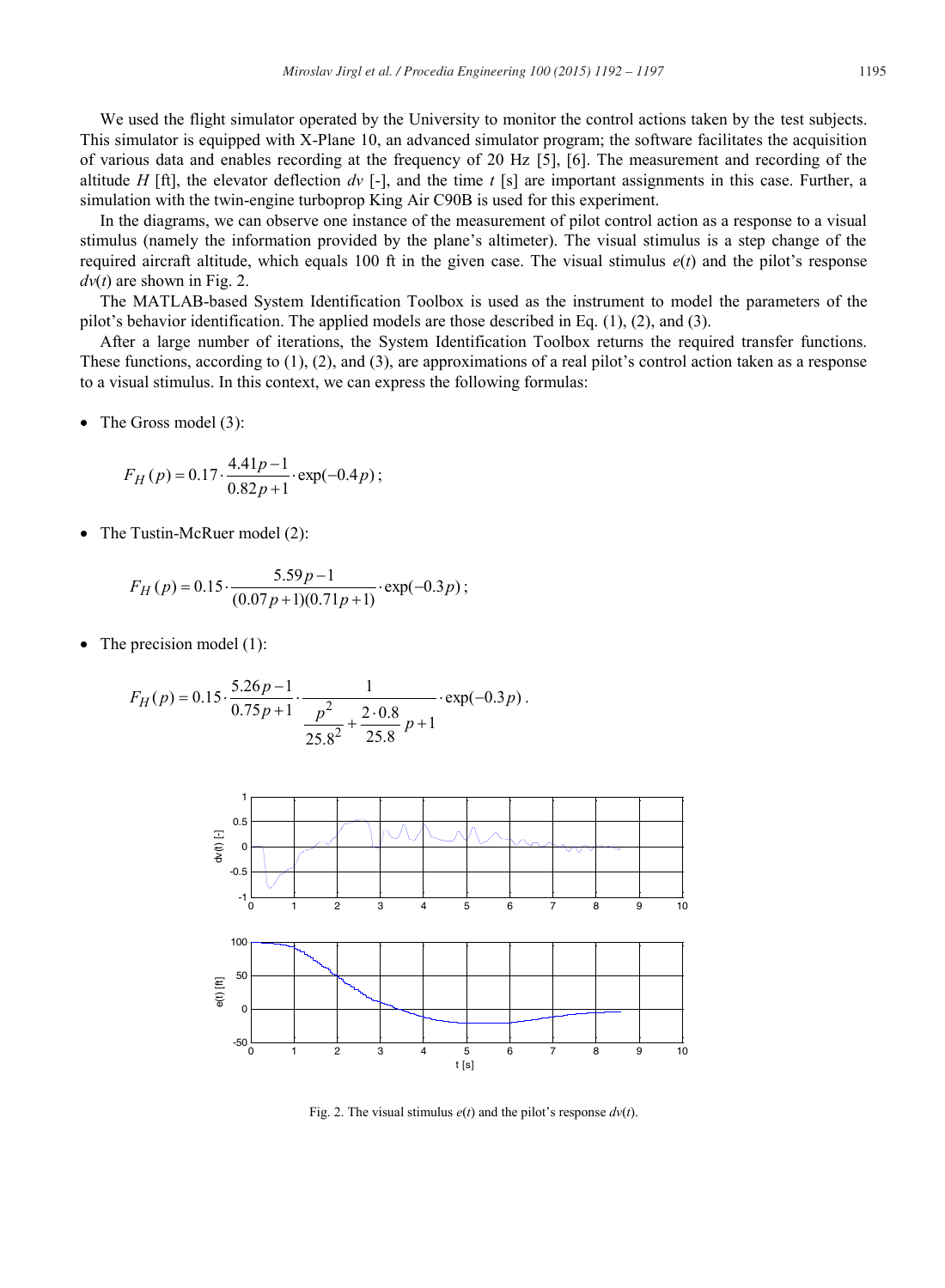The individual constants (Tab. 2) correspond to the theoretical assumptions according Tab. 1. The approximations are fairly accurate too (Fig. 3). Figure 3 presents an approximation of the original pilot's response carried out via the analyzed instruments, namely the Gross, the Tustin-McRuer, and the Precision models.

Table 1. The typical values of certain constants for the Precision model.

| Variable                                             | The Gross model | The Tustin-McRuer<br>model | The precision<br>model     |
|------------------------------------------------------|-----------------|----------------------------|----------------------------|
| $K$ – the pilot's gain                               | 0.17            | 0.15                       | 0.15                       |
| $\tau$ – the pilot response delay                    | $0.4$ s         | $0.3$ s                    | $0.3$ s                    |
| $T_{L}$ – the time lead constant                     | $4.41$ s        | 5.59 s                     | $5.26$ s                   |
| $T_1$ – the time lag constant                        | $0.82$ s        | $0.71$ s                   | 0.75 s                     |
| $\omega_N$ – the natural frequency of the            | -               | ۰                          | $25.8$ rad.s <sup>-1</sup> |
| neuromuscular system                                 | -               | -                          | 0.8                        |
| $\zeta_N$ – the damping for the neuromuscular system |                 |                            |                            |



Fig. 3. An approximation of the original pilot's response carried out via the above-characterized models (Precision, Tustin-McRuer, Gross).

# **Conclusion**

The aim of this paper was to describe pilot behavior models and their application in approximating a real pilot's control actions. In their analysis, the authors compared the precision model with other related models, namely the Gross model and the Tustin-McRuer model. All of the approximations using the discussed models are very similar and the individual instruments are similar too, see Tab. 2. The approximations of real data are comparatively accurate. The models parameters, i.e., the time constants, the pilot response delay, and the frequency and damping of the neuromuscular system, correspond to the theoretical assumptions demonstrated in Tab. 1. The results shown, that approximation by most widely used Tustin-McRuer model gives sufficiently accurate results and its use is suitable for modeling of pilot behavior.

The next research assumes the nonlinearity including to obtaining more accurate description of pilot behavior.